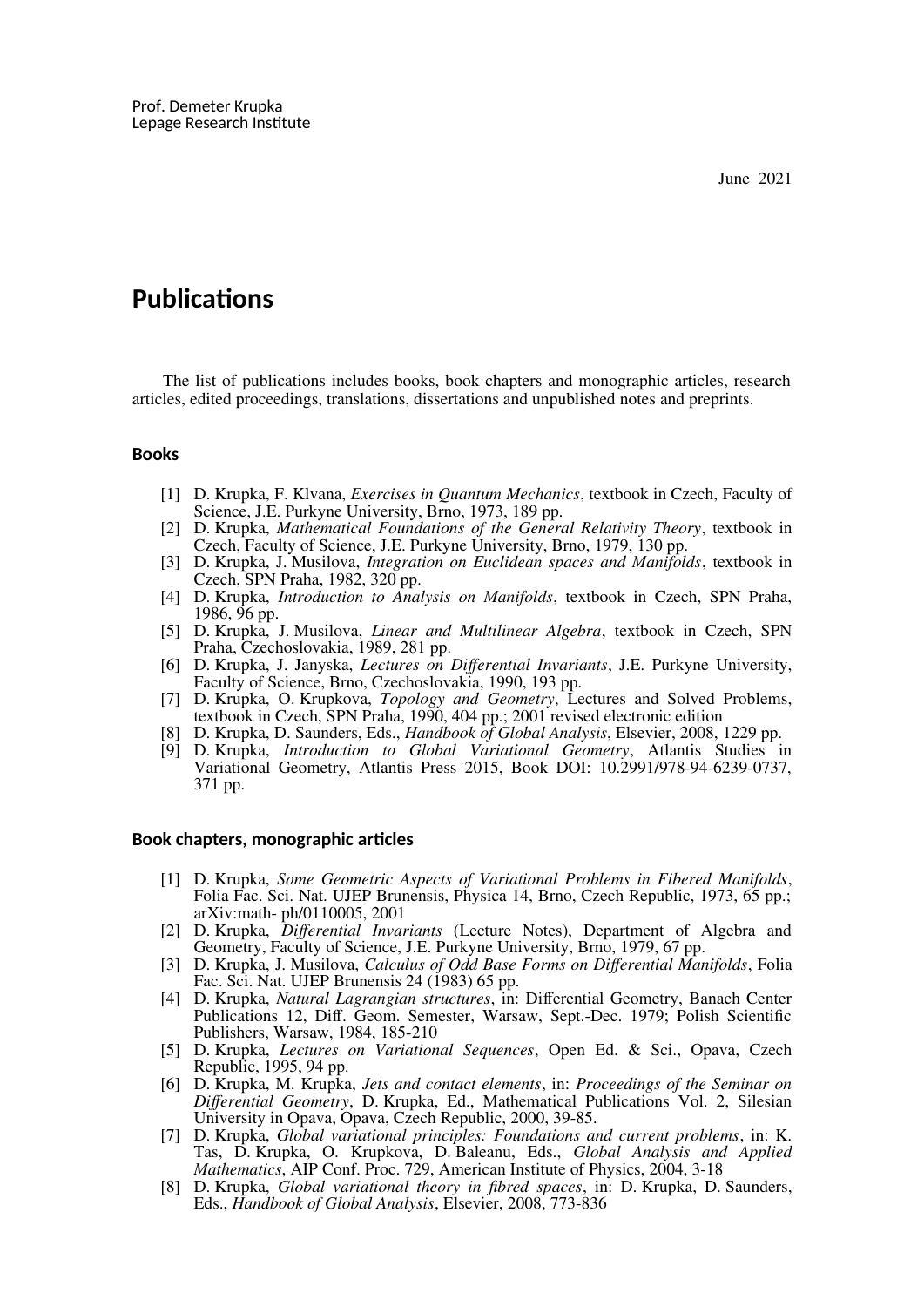- [9] D. Krupka, *Introduction to Global Variational Geometry*, Atlantis Press, 2015, 354 pp.
- [10] A.M. Bloch, D. Krupka and D.V. Zenkov, *Helmholtz conditions and the method of controlled Lagrangians*, in *The Inverse Problem of the Calculus of Variations*, *Local and Global Theory*, D.V. Zenkov, Editor, Atlantis Press, 2015, 1-29
- [11] D. Krupka, *The Sonin-Douglas Problem,* in *The Inverse Problem of the Calculus of Variations*, *Local and Global Theory*, D.V. Zenkov, Editor, Atlantis Press, 2015, 31-73

# **Research articles**

- [1] D. Krupka, Lagrange theory in fibered manifolds, Rep. Math. Phys. 2 (1971) 121-133
- [2] D. Krupka, On the structure of the Euler mapping, Arch. Math. 10 (1974) 55-61
- [3] D. Krupka, On generalized invariant transformations, Rep. Math. Phys. 5 (1974) 353- 358
- [4] D. Krupka, A. Trautman, General invariance of Lagrangian structures, Bull. Acad. Polon. Sci., Ser. Sci. Math. Astronom. Phys. 22 (1974) 207-211
- [5] D. Krupka, A setting for generally invariant Lagrangian structures in tensor bundles, Bull. Acad. Polon. Sci. Ser. Sci. Math. Astronom. Phys. 22 (1974) 967-972
- [6] D. Krupka, Lagrangians and topology, Scripta Fac. Sci. Nat. UJEP Brunensis, Physica 3-4 (1975) 265-270
- [7] D. Krupka, A geometric theory of ordinary first order variational problems in fibered manifolds, I. Critical sections, J. Math. Anal. Appl. 49 (1975) 180-206
- [8] D. Krupka, A geometric theory of ordinary first order variational problems in fibered manifolds, II. Invariance, J. Math. Anal. Appl. 49 (1975) 469-476
- [9] D. Krupka, A theory of generally invariant Lagrangians for the metric fields II, Internat. J. Theoret. Phys. 15 (1976) 949-959
- [10] D. Krupka, On a class of variational problems defined by polynomial lagrangians, Arch. Math. 12 (1976) 99-106
- [11] D. Krupka, A map associated to the Lepagean forms of the calculus of variations in fibered manifolds, Czech. Math. J. 27 (1977) 114-118
- [12] D. Krupka, A theory of generally invariant Lagrangians for the metric fields I, Internat. J. Theoret. Phys. 17 (1978) 359-368
- [13] D. Krupka, Elementary theory of differential invariants, Arch. Math. 14 (1978) 207- 214
- [14] M. Horak, D. Krupka, On the first order invariant Einstein-Cartan variational structures, Internat. J. Theoret. Phys. 17 (1978) 573-584
- [15] D. Krupka, Mathematical theory of invariant interaction lagrangians, Czech. J. Phys. B 29 (1979) 300-303
- [16] D. Krupka, Fundamental vector fields on the type fibres of jet prolongations of tensor bundles, Math. Slovaca 29 (1979) 159-167
- [17] D. Krupka, Reducibility theorems for differentiable liftings in fibre bundles, Arch. Math. 15 (1979) 93-106
- [18] D. Krupka, On the Lie algebras of higher differential groups, Bull. Acad. Polon. Sci., Ser. Sci. Math. Astronom. Phys. 27 (1979) 235-239
- [19] D. Krupka, A remark on algebraic identities for the covariant derivatives of the curvature tensor, Arch. Math. 16 (1980) 205-211
- [20] D. Krupka, Finite order liftings in principal fiber bundles, Beiträge zur Algebra und Geometrie 11 (1981) 21-27
- [21] D. Krupka, On the local structure of the Euler-Lagrange mapping of the calculus of variations, in: *Differential Geometry and its Applications*, O. Kowalski, Ed., Proc. Conf., Nove Mesto na Morave, Czechoslovakia, Sept. 1980; Charles University, Prague, 1982, 181-188; arXiv:math-ph/0203034
- [22] M. Francaviglia, D. Krupka, The Hamiltonian formalism in higher-order variational problems, Ann. Inst. H. Poincare, Sec. A 37 (1982) 295-315
- [23] D. Krupka, Local invariants of a linear connection, in: Differential Geometry, Colloq. Math. Soc. Janos Bolyai 31, North Holland, 1982, 349-369
- [24] D. Krupka, Lepagean forms in higher order variational theory, in: Modern Developments in Analytical Mechanics, Proc. IUTAM-ISIMM Sympos., Turin, June 1982, Academy of Sciences of Turin, 1983, 197-238
- [25] D. Krupka, J. Musilova, Integrals of motion in higher order mechanics and field theory, in Honour of M. Cernohorsky (in Czech), Pokroky mat. fyz. astronom. 28 (1983) 259- 266
- [26] D. Krupka, O. Stepankova, On the Hamilton form in second order calculus of variations, in: Proc. Internat. Meeting "Geometry and Physics", Florence, October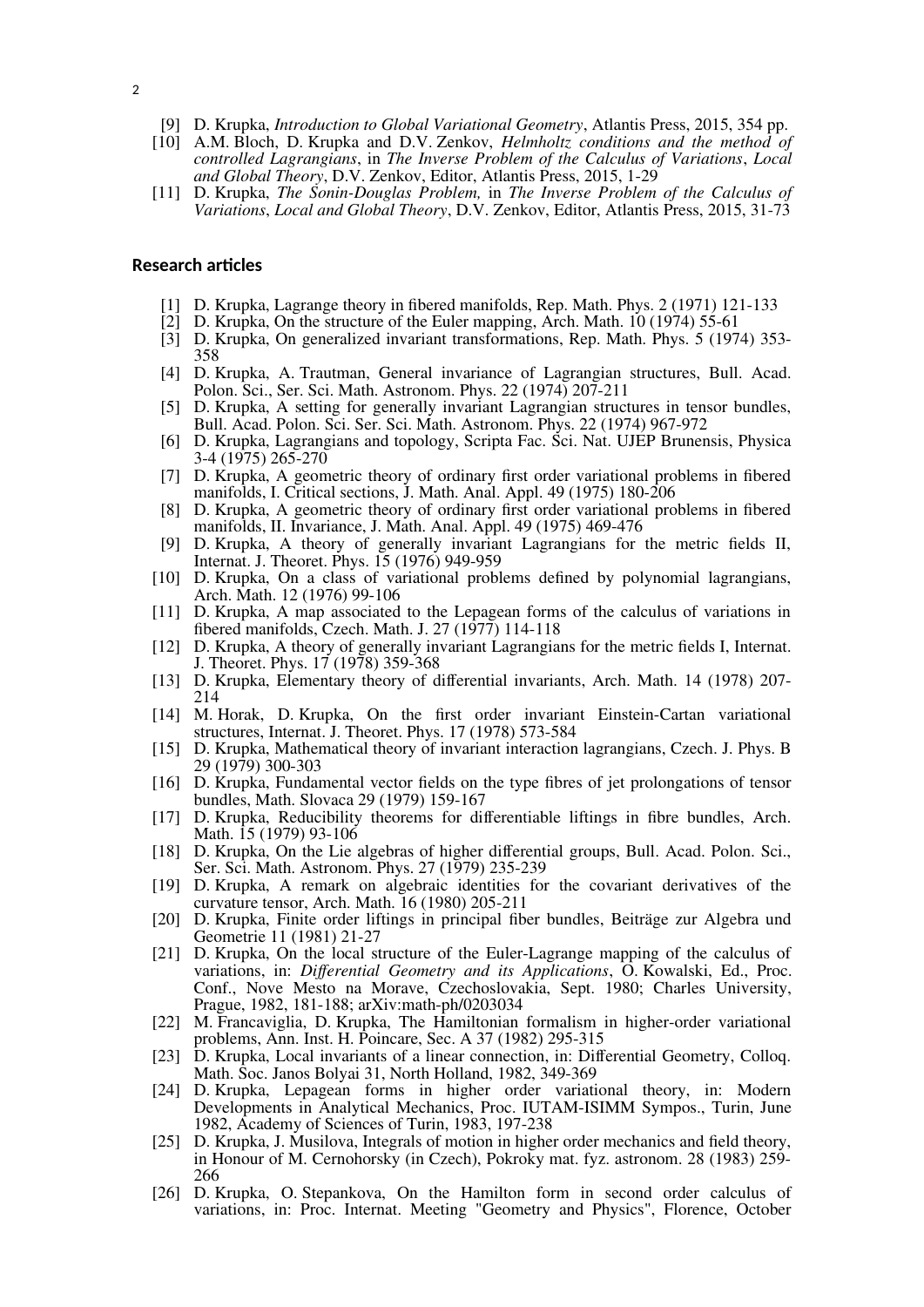1982, Pitagora, Bologna, 1983, 85-101

- [27] D. Krupka, J. Musilova, Hamilton extremals in higher order mechanics, Arch. Math. 20 (1984) 21-30
- [28] D. Krupka, On the higher order Hamilton theory in fibered spaces, in: D. Krupka, Ed., *Differential Geometry and its Applications*, Proc. Conf. Vol. 2, Nove Mesto na Morave, Czechoslovakia, Sept. 1983; J.E. Purkyne Univ., Brno, 1984, 167-184
- [29] D. Krupka, V. Mikolasova, On the uniqueness of some differential invariants, Czech. Math. J. 34 (1984) 588-597
- [30] D. Krupka, A. Sattarov, The inverse problem of the calculus of variations for Finsler structures, Math. Slovaca 35 (1985) 217-222
- [31] M. Francaviglia, D. Krupka, The Hamiltonian formalism in higher-order variational problems – Comment, Ann. Inst. H. Poincare – Phys. Theor. 42 (1985) 213-213
- [32] D. Krupka, Geometry of Lagrangean structures, 1. Odd base forms, Arch. Math. 22 (1986) 159-174
- [33] D. Krupka, Geometry of Lagrangean structures, 2. Differential forms on jet prolongations of fibered manifolds, Arch. Math. 22 (1986) 211-228
- [34] D. Krupka, Geometry of Lagrangean structures, 3. Lepagean forms and the first variation, in: Proc. 14th Winter School on Abstract Analysis, Srní, Czech Rep., Jan. 1986, Suppl. Rend. del. Circolo Mat. di Palermo, Ser. II, 1987, 187-224
- [35] D. Krupka, Regular Lagrangians and Lepagean forms, in: D. Krupka, A. Svec, Eds., *Differential Geometry and its Applications*, Proc. Conf., Brno, Czechoslovakia, Aug. 1986; Math. Appl., East Europa Series 27, Reidel, Dordrecht, 1987, 111-148
- [36] D. Krupka, Variational sequences on finite order jet spaces, in: J. Janyska, D. Krupka, Eds., *Differential Geometry and its Applications*, Proc. Conf., Brno, Czechoslovakia, Aug. 1989; World Scientific, Singapore, 1990, 236-254
- [37] D. Krupka, Topics in the calculus of variations: Finite order variational sequences, in: O. Kowalski, D. Krupka, Eds., *Differential Geometry and its Applications*, Proc. Conf., Opava, Czechoslovakia, Aug. 1992; Silesian Univ., Opava, 1993, 473-495
- [38] D. Krupka, The contact ideal, Diff. Geom. Appl. 5 (1995) 257-276
- [39] D. Krupka, The trace decomposition problem, Beiträge zur Algebra und Geometrie 36 (1995) 303-315
- [40] D. Krupka, The trace decomposition of tensors of type (1,2) and (1,3), in: *New Developments in Differential Geometry*, Proc. Colloq. on Diff. Geom., July 1994, Debrecen, J. Szenthe, L. Tamassy, Eds., Kluwer Academic Publishers, Dordrecht, 1996, 243-253
- [41] D. Krupka, Variational sequences in mechanics, Calc. Var. 5 (1997) 557-583
- [42] D.R. Grigore, D. Krupka, Invariants of velocities and higher order Grassmann bundles J. Geom. Phys. 24 (1998) 244-264
- [43] D. Krupka, J. Musilova, Trivial Lagrangians in field theory, Diff. Geom. Appl. 9 (1998) 293- 305
- [44] D. Krupka, J. Musilova, O. Krupkova, The variational sequence in physical theories (in Czech), Cs. cas. pro fyziku A48 (1998) 330-341
- [45] Dao Qui Chao, D. Krupka, 3rd order differential invariants of coframes, Math. Slovaca 49 (1999) 563-576
- [46] D. Krupka, Variational sequences and variational bicomplexes, in: *Differential Geometry and its Applications*, Proc. Conf., Brno, Czech Republic, August 1998; I. Kolar, O. Kowalski, D. Krupka, J. Slovak, Eds., Masaryk Univ., Brno, 1999, 525-531
- [47] D. Krupka, J. Musilova, Erratum: Trivial Lagrangians in field theory, Diff. Geom. Appl. 9 (1998) 293-305; Diff. Geom. Appl. 10 (1999) 303
- [48] D. Krupka, J. Musilova, The variational sequence and trivial Lagrangians (in Czech), in: M. Reiffers, L. Just, Eds., Proc. 13th Conf. of Czech and Slovak Physicists, Zvolen, Slovakia, August 23-26, 1999, The Zvolen Technical University, 2000, 328-331
- [49] D. Krupka, J. Musilova, Recent results in variational sequence theory, in: *Steps in Differential Geometry*, Proc. Colloq., L. Kozma, P.T. Nagy, L. Tamassy, Eds., July 2000, Debrecen, Hungary, University of Debrecen, 2001, 161-186
- [50] D. Krupka, Global variational functionals on fibered spaces, Nonlinear Analysis 47 (2001) 2633-2642
- [51] D. Krupka, Natural projectors in tensor spaces, Beiträge zur Algebra und Geometrie 43 (2002) 217-231
- [52] D. Krupka, Variational principles for energy-momentum tensors, Rep. Math. Phys. 49 (2002) 259-268
- [53] D. Krupka, The Weyl tensors, Publ. Math. Debrecen 62 (2003) 447-460.
- [54] P. Musilova, D. Krupka, Differential invariants of immersions of manifolds with metric fields, Rep. Math. Phys. 51 (2003) 307-313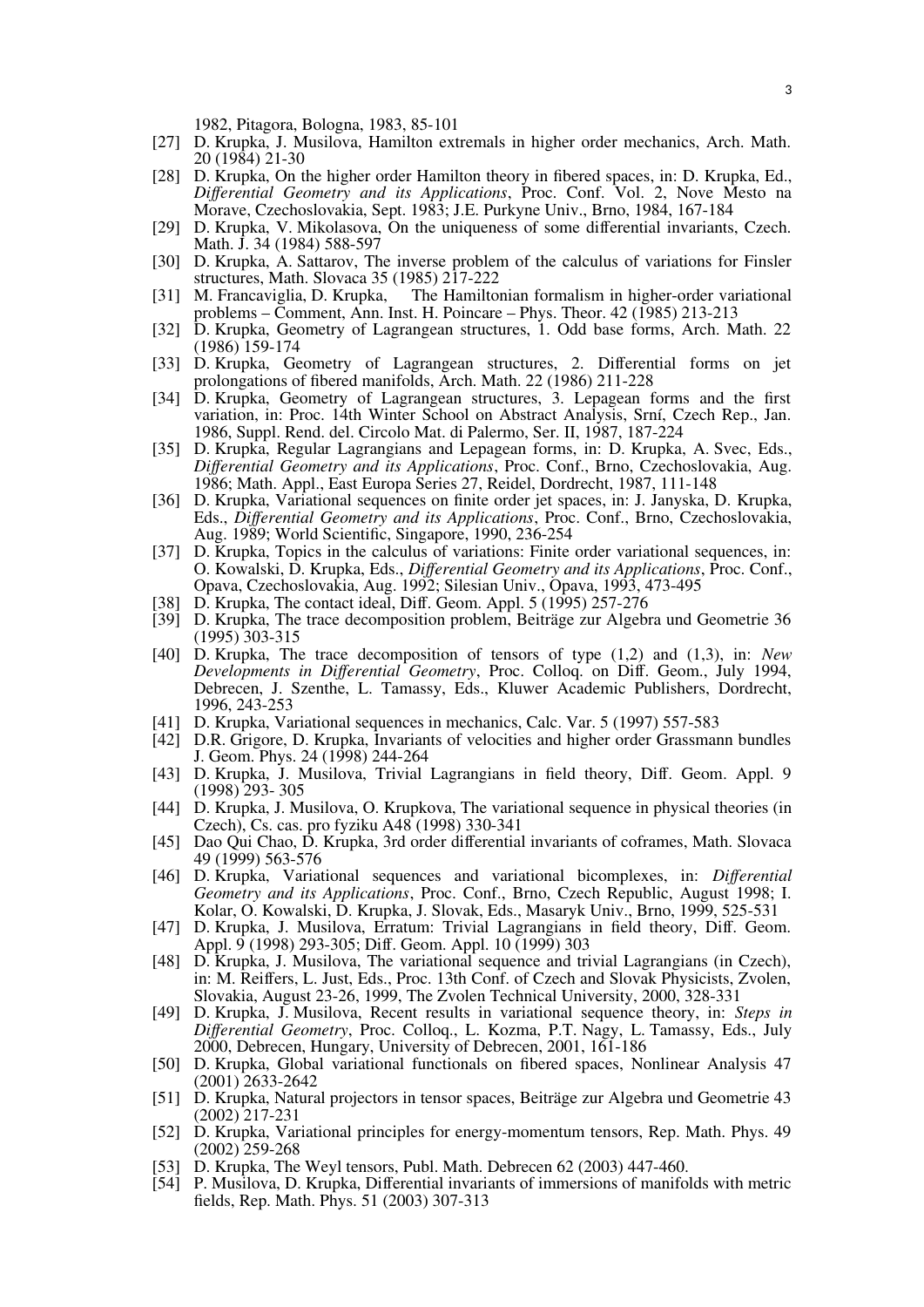- [55] J. Brajercik, D. Krupka, Variational principles for locally variational forms, J. Math. Phys. 46 (2005) 052903, 1-15
- [56] J. Brajercik, D. Krupka, Variational principles on frame bundles, in: J. Bures, O. Kowalski, D. Krupka, J. Slovak, Eds., *Differential Geometry and Its Applications*, Proc. Conf., Prague, Aug. 2004: Charles University in Prague, Czech Republic, 2005, 559-569. [Zbl 1111.49030](http://www.zentralblatt-math.org/zmath/en/search/?q=an:1111.49030&format=complete)
- [57] D. Krupka, J. Sedenkova, Variational sequences and Lepage forms, in: J. Bures, O. Kowalski, D. Krupka, J. Slovak, Eds., *Differential Geometry and Its Applications*, Proc. Conf., Prague, Aug. 2004: Charles University in Prague, Czech Republic, 2005, 617-627
- [58] D. Krupka, O. Krupkova, G. Prince, W. Sarlet, Contact symmetries and variational sequences, in: J. Bures, O. Kowalski, D. Krupka, J. Slovak, Eds., *Differential Geometry and Its Applications*, Proc. Conf., Prague, Aug. 2004: Charles University in Prague, Czech Republic, 2005, 605-615
- [59] J. Brajercik, D. Krupka, Noether currents and order reduction on frame bundles, in: *Proc.* 40*th Sympos. on Finsler Geometry* "In the Memory of our Teachers", H. Shimada, V.S. Sabau, Eds., Hokkaido Tokai University, Sapporo, Society of Finsler Geometry, 2005, 34-37
- [60] D. Krupka, Trace decompositions of tensor spaces, Linear and Multilinear Algebra 54 (2006) 235-263
- [61] D. Krupka, The total divergence equation, Lobachevskii Journal of Mathematics 23 (2006) 71-93
- [62] D. Krupka, O. Krupkova, G. Prince, W. Sarlet, Contact symmetries of the Helmholtz form, Diff. Geom. Appl. 25 (2007) 518-542
- [63] J. Brajercik, D. Krupka, Cohomology and local variational principles, Proc. of the XV International Workshop on Geometry and Physics (Puerto de la Cruz, Tenerife, Canary Islands, Spain, September 11–16, 2006, Publ. de la RSME, 2007) 119-124
- [64] D. Krupka, Natural variational principles, in: G. Gaeta, R. Vitolo, S. Walcher, Eds., *Symmetry and Perturbation Theory* (SPT 2007), Proc. Conf., Otranto, Italy, June 2-9, 2007, World Scientific, 2007, 116-123
- [65] D. Krupka, The structure of the Euler-Lagrange mapping, paper in honour of N.I. Lobachevskii, Russian Mathematics 51 (2007) 52-70
- [66] D. Krupka, The structure of the Euler-Lagrange mapping (in Russian), Izvestiya VUZ, Mathematics (2007), 12, 51-69
- [67] D. Krupka, The Vainberg-Tonti Lagrangian and the Euler-Lagrange mapping, in F. Cantrijn, B. Langerock, Eds., *Differential Geometric Methods in Mechanics and Field Theory*, Volume in Honour of W. Sarlet, Gent, Academia Press, 2007, 81-90
- [68] A. Patak, D. Krupka, Geometric structure of the Hilbert-Yang-Mills functional, Internat. J. Geom. Met. Mod. Phys. 5 (2008) 387-405
- [69] D. Krupka, O. Krupkova, Contact symmetries and variational PDE's, Acta Appl. Math. 101 (2008), in Honour of V. Lychagin, 163-176
- [70] D. Krupka, Z. Urban, Differential invariants and higher-order Grassmann bundles, in: O. Kowalski, D. Krupka, O. Krupkova, J. Slovak, Eds., *Differential Geometry and its Applications*, in Honour of L. Euler, Proc. Conf., Olomouc, Aug. 2007; World Scientific, Singapore, 2008, 463-473
- [71] Z. Urban, D. Krupka, Variational sequences in mechanics on Grassmann fibrations, Acta Appl. Math. 112 (2010), 225-249, DOI 10.1007/s10440-010-9561-y
- [72] D. Krupka, M. Krupka, Higher order Grassman fibrations and the calculus of variations, Balkan J. Geom. Appl. 15 (2010) 68 - 79
- [73] D. Krupka, O. Krupkova, D. Saunders, The Cartan form and its generalizations in the calculus of variations, Int. J. Geom. Meth. Mod. Phys. 07 (2010) 631-654
- [74] D. Krupka, O. Krupkova, D. Saunders, Cartan-Lepage forms in geometric mechanics, doi: 10.1016/j.ijnonlinmec.2011.09.002, Internat. J. of Non-linear Mechanics 47 (2011) 1154-1160<br> **E. Tanaka,**
- D. Krupka, On metrizability of invariant affine connections, Internat. J. Geom. Met. Mod. Phys. 9 (2012) 1250014 (15 pages), DOI:10.1142/S0219887812500144
- [76] Z. Urban, D. Krupka, Variational sequences on fibred velocity spaces, *Global Journal of Mathematical Sciences*, The 6th International Federation of Nonlinear Analysts Conference, 1 (2012) 77–87
- [77] Z. Urban, D. Krupka, The Zermelo conditions and generalized homogeneous functions, Publ. Math. Debrecen 82 (2013), 59-76; DOI: 10.5486/PMD.2013.5265
- [78] Tongzhu Li, D. Krupka, The geometry of tangent bundles: Canonical vector fields,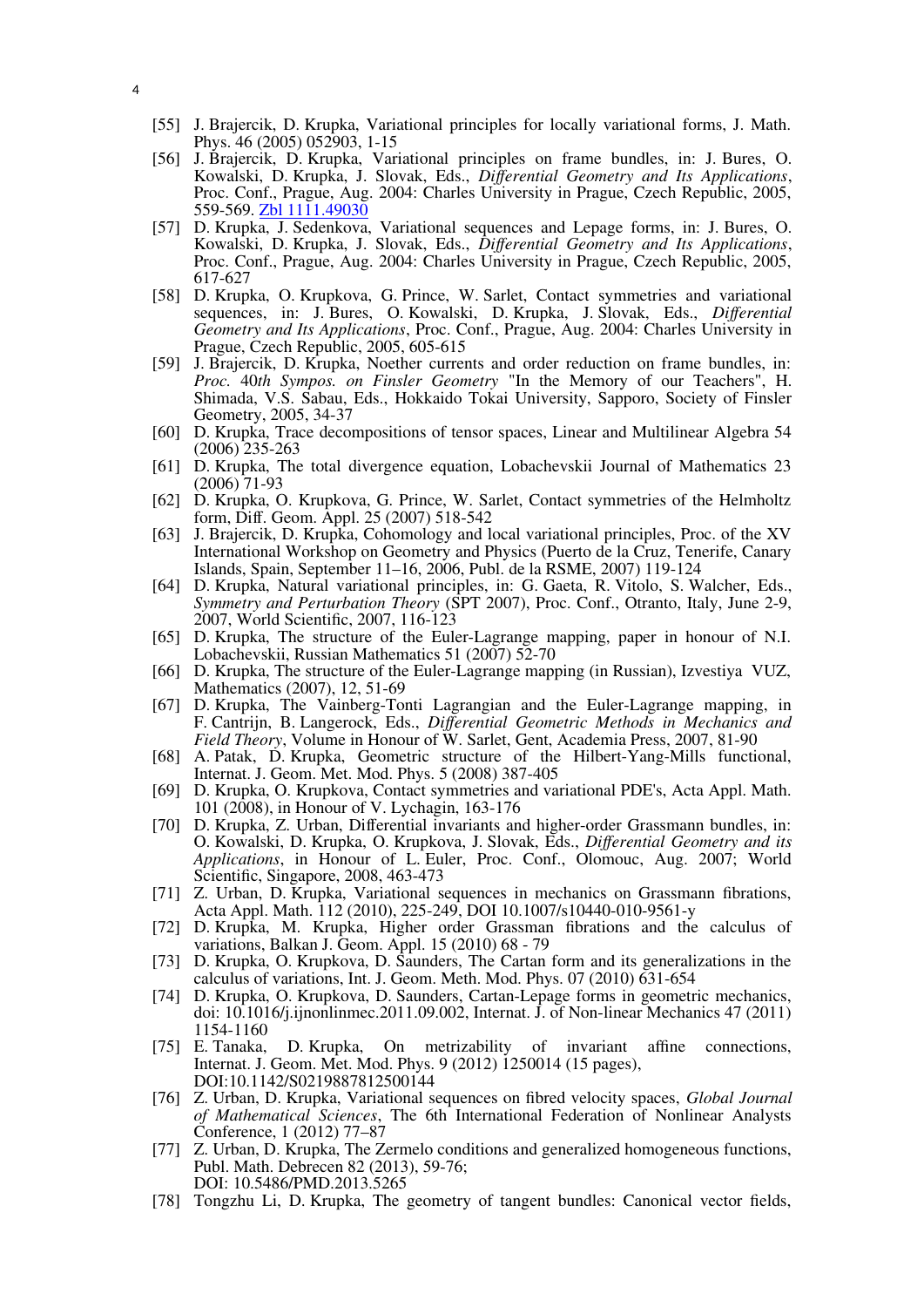Geometry (2013), Hindawi Publishing Corporation, Article ID 364301, 10 pp., http://dx.doi.org/10.1155/2013/364301

- [79] Z. Urban, D. Krupka, The Helmholtz conditions for systems of second order homogeneous differential equations, Publ. Math. Debrecen 83 (2013), 71-84; DOI:10.5486/PMD.2013.5500
- [80] D. Krupka, Z. Urban, J. Volna, Variational projectors in fibred manifolds, Miskolc Mathematical Notes 14 (2013), 503-516
- [81] E. Tanaka, D. Krupka, On the structure of Finsler and areal spaces, Miskolc Mathematical Notes 14 (2013), 539-546
- [82] D. Krupka, Lepage forms in Kawaguchi spaces and the Hilbert form, paper in honor of Professor Lajos Tamassy, Publ. Math. Debrecen 84 (2014), 147-164; DOI: 10.5486/PMD.2014.5791
- [83] J. Brajercik, M. Demko, D. Krupka, Principal bundle structure on jet prolongations of frame bundles, Math. Slovaca  $64$  (2014), 1277-1290; DOI: 10.2478/s12175-014-0275-x
- [84] Z. Urban, D. Krupka, Foundations of higher-order variational theory on Grassmann fibrations, Internat. J. of Geom. Methods in Modern Physics 11 (2014); DOI: 10.1142/S0219887814600238
- [85] Z. Urban, D. Krupka, Variational theory on Grassmann fibrations: Examples, Acta Math. Acad. Paed. Nyiregyhasiensis 31, No. 1 (2015) 153-170
- [86] D. Krupka, Invariant variational structures on fibred manifolds, Internat. J. of Geom. Methods in Modern Physics 12 (2015) 1550020; DOI: 10.1142/S0219887815500206
- [87] D. Krupka, G. Moreno, Z. Urban, and J. Volna, On a bicomplex induced by the variational sequence, International Journal of Geometric Methods in Modern Physics (2015), DOI: 10.1142/S0219887815500577
- [88] N. Voicu, D. Krupka, Canonical variational completion of differential equations, J. Math. Phys. 56 (4), 043507 (2015);
- <http://doi.org/10.1063/1.4918789>
- [89] D. Krupka, Z. Urban, J. Volna, Variational submanifolds of Euclidean spaces, Journal of Mathematical Physics 59, 032903 (2018); doi: 10.1063/1.5010221
- [90] D. Krupka, Variational forces, Journal of Mathematical Sciences (2019), in print
- [91] D. Krupka, Lepage forms in Finsler geometry: 2nd-order generalization, Internat. J. of Geom. Methods in Modern Physics 16, 1941005 (2019); <https://doi.org/10.1142/S0219887819410056>
- [92] D. Krupka, Variational principles: Projectability onto Grassmann fibrations, Journal of Mathematical Physics **61**, 123501 (2020); [https://doi.org/](https://doi.org/10.1063/5.0019676) [10.1063/5.0019676](https://doi.org/10.1063/5.0019676)
- [93] D. Krupka, Higher-order homogeneous functions: Classification, Publ. Math. Debrecen  $(2021)$ , to appear

# **Proceedings**

- [1] D. Krupka, Ed., *Differential Geometry and its Applications*, Proc. Conf. Vol. 2, Nove Mesto na Morave, Czechoslovakia, Sept. 1983; J.E. Purkyne Univ., Brno, 1984, 310 pp.
- [2] D. Krupka, A. Svec, Eds., *Differential Geometry and its Applications*, Proc. Conf., Brno, Czechoslovakia, Aug. 1986; Math. Appl., East Eur. Series 27, Reidel, Dordrecht, 1987, 381 pp.<br>[3] D. Krupka,
- [3] D. Krupka, A. Svec, Eds., *Differential Geometry and its Applications*, Communications, Proc. Conf. Vol. 2, Brno, Czechoslovakia, Aug. 1986; J.E. Purkyne Univ., Brno, 1987, 323 pp.
- [4] J. Janyska, D. Krupka, Eds., Differential Geometry and its Applications, Proc. Conf., Brno, Czechoslovakia, Aug. 1989; World Scientific, Singapore, 1990, 465 pp.
- [5] O. Kowalski, D. Krupka, Eds., *Differential Geometry and its Applications*, Proc. Conf., Opava, Czechoslovakia, Aug. 1992; Silesian Univ., Opava, 1993, 540 pp.
- [6] I. Kolar, O. Kowalski, D. Krupka, J. Slovak, Eds., *Differential Geometry and its Applications*, Satellite Conf. of ISM in Berlin Proc. Conf., Brno, Czechoslovakia, Aug. 1998; Masaryk Univ., Brno, 1999, 664 pp.
- [7] D. Krupka, Ed., *Proceedings of the Seminar on Differential Geometry*, Silesian Univ., Opava, Czech Republic, 2000
- [8] O. Kowalski, D. Krupka, J. Slovak, Eds., *Differential Geometry and its Applications*, Proc. Conf. Part 1, Opava, Czech Republic, Aug. 27-31, 2001; Diff. Geom. Appl. 17,